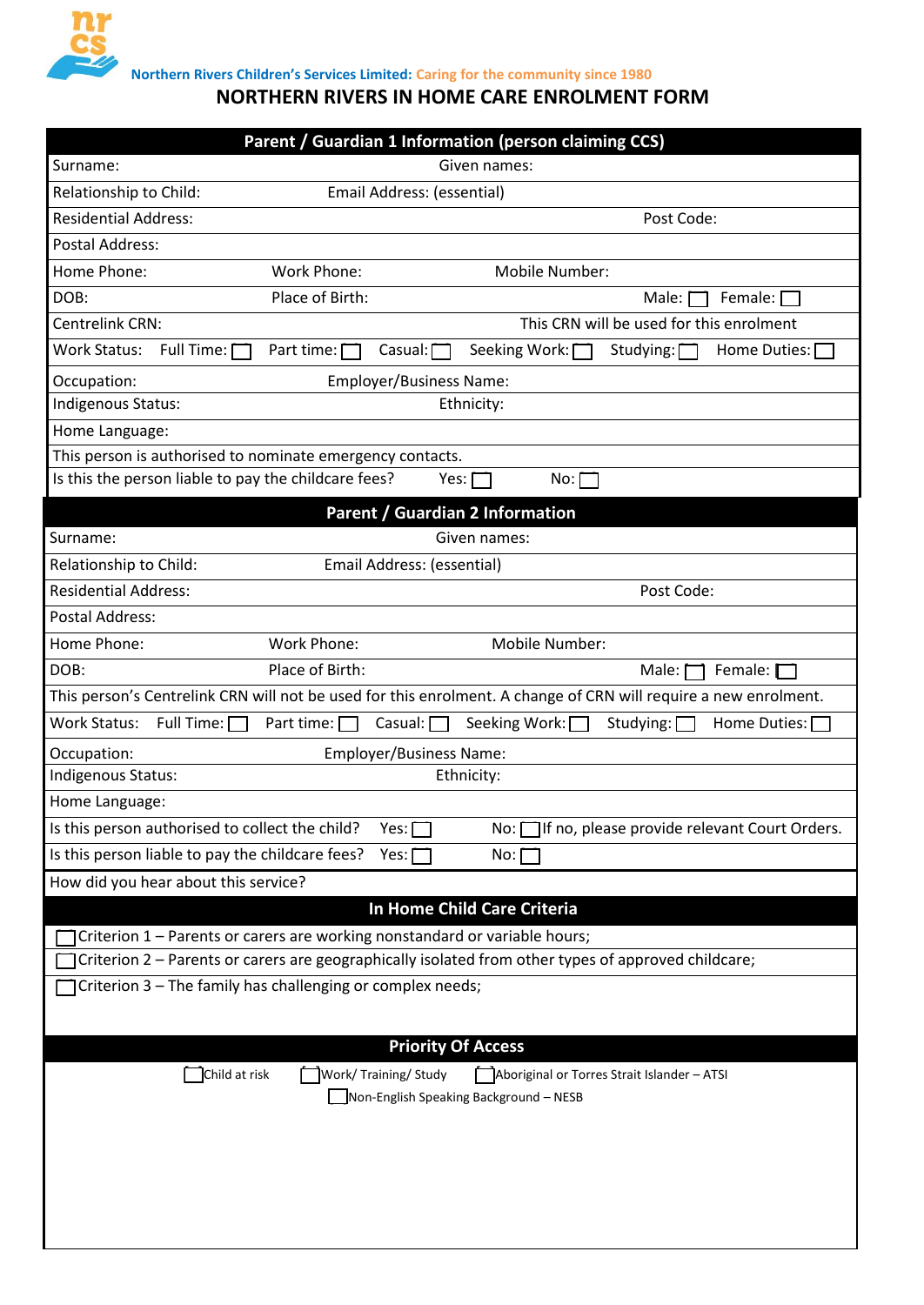| <b>Child/ren Details</b>                               |                                                        |  |  |  |  |  |  |  |  |
|--------------------------------------------------------|--------------------------------------------------------|--|--|--|--|--|--|--|--|
| Child 1 - First Name:                                  | <b>Child 2 - First Name:</b>                           |  |  |  |  |  |  |  |  |
| Surname:                                               | Surname:                                               |  |  |  |  |  |  |  |  |
| DOB:<br>Male: [<br>Female:                             | DOB:<br>Female:<br>Male:                               |  |  |  |  |  |  |  |  |
| Centrelink CRN:                                        | Centrelink CRN:                                        |  |  |  |  |  |  |  |  |
| School Age: Yes: No:                                   | School Age: Yes: [<br>1No: [                           |  |  |  |  |  |  |  |  |
| Place of Birth:                                        | Place of Birth:                                        |  |  |  |  |  |  |  |  |
| Indigenous Status:                                     | Indigenous Status:                                     |  |  |  |  |  |  |  |  |
| Ethnicity:                                             | Ethnicity:                                             |  |  |  |  |  |  |  |  |
| History of Illness/Health (please detail):             | History of Illness/Health (please detail):             |  |  |  |  |  |  |  |  |
|                                                        |                                                        |  |  |  |  |  |  |  |  |
|                                                        |                                                        |  |  |  |  |  |  |  |  |
| Allergies/Disability:                                  | Allergies/Disability:                                  |  |  |  |  |  |  |  |  |
|                                                        |                                                        |  |  |  |  |  |  |  |  |
|                                                        |                                                        |  |  |  |  |  |  |  |  |
| Is a Health Management Plan required for any           | Is a Health Management Plan required for any           |  |  |  |  |  |  |  |  |
| conditions? Yes:□No:□                                  | conditions? Yes: □No: □                                |  |  |  |  |  |  |  |  |
| If yes, please go over the plan with your educator now | If yes, please go over the plan with your educator now |  |  |  |  |  |  |  |  |
| to ensure all procedures are well understood.          | to ensure all procedures are well understood.          |  |  |  |  |  |  |  |  |
| The HMP must be supplied to the Educator and Office    | The HMP must be supplied to the Educator and Office    |  |  |  |  |  |  |  |  |
| before care commences. Copy supplied: Yes: \[ No: [    | before care commences. Copy supplied: Yes: \[ No: [    |  |  |  |  |  |  |  |  |
| A separate medication form must be completed           | A separate medication form must be completed           |  |  |  |  |  |  |  |  |
| for all medications.                                   | for all medications.                                   |  |  |  |  |  |  |  |  |
| <b>Child 3 - First Name:</b>                           | <b>Child 4 - First Name:</b>                           |  |  |  |  |  |  |  |  |
| Surname:                                               | Surname:                                               |  |  |  |  |  |  |  |  |
| DOB:<br>Male: $\Box$ Female: $\Box$                    | DOB:<br>Male: $\Box$ Female: $\Box$                    |  |  |  |  |  |  |  |  |
| Centrelink CRN:                                        | <b>Centrelink CRN:</b>                                 |  |  |  |  |  |  |  |  |
| School Age: Yes: No: □                                 | School Age: Yes: no:                                   |  |  |  |  |  |  |  |  |
| Place of Birth:                                        | Place of Birth:                                        |  |  |  |  |  |  |  |  |
| Indigenous Status:                                     | Indigenous Status:                                     |  |  |  |  |  |  |  |  |
| Ethnicity:                                             | Ethnicity:                                             |  |  |  |  |  |  |  |  |
| History of Illness/Health (please detail):             | History of Illness/Health (please detail):             |  |  |  |  |  |  |  |  |
|                                                        |                                                        |  |  |  |  |  |  |  |  |
| Allergies/Disability:                                  | Allergies/Disability:                                  |  |  |  |  |  |  |  |  |
|                                                        |                                                        |  |  |  |  |  |  |  |  |
| Is a Health Management Plan required for any           | Is a Health Management Plan required for any           |  |  |  |  |  |  |  |  |
| conditions? Yes: $\Box$ No: $\Box$                     | conditions? Yes: No: <del></del>                       |  |  |  |  |  |  |  |  |
| If yes, please go over the plan with your educator now | If yes, please go over the plan with your educator now |  |  |  |  |  |  |  |  |
| to ensure all procedures are well understood.          | to ensure all procedures are well understood.          |  |  |  |  |  |  |  |  |
| The HMP must be supplied to the Educator and Office    | The HMP must be supplied to the Educator and Office    |  |  |  |  |  |  |  |  |
| before care commences. Copy supplied: Yes: \[ No: \[   | before care commences. Copy supplied: Yes: ONO: O      |  |  |  |  |  |  |  |  |
| A separate medication form must be completed           | A separate medication form must be completed           |  |  |  |  |  |  |  |  |
| for all medications.                                   | for all medications.                                   |  |  |  |  |  |  |  |  |

NRCS Ltd | PO Box 521 | 150 Laurel Ave, LISMORE NSW 2480 | Ph 02 6621 6437 | Fax 02 6622 4226 | www.nrcs.org.au PO Box 512 | 4 Park St, TWEED HEADS NSW 2485 | Ph 07 5587 5300 | email: *ihc.coordinator@nrcs.org.au*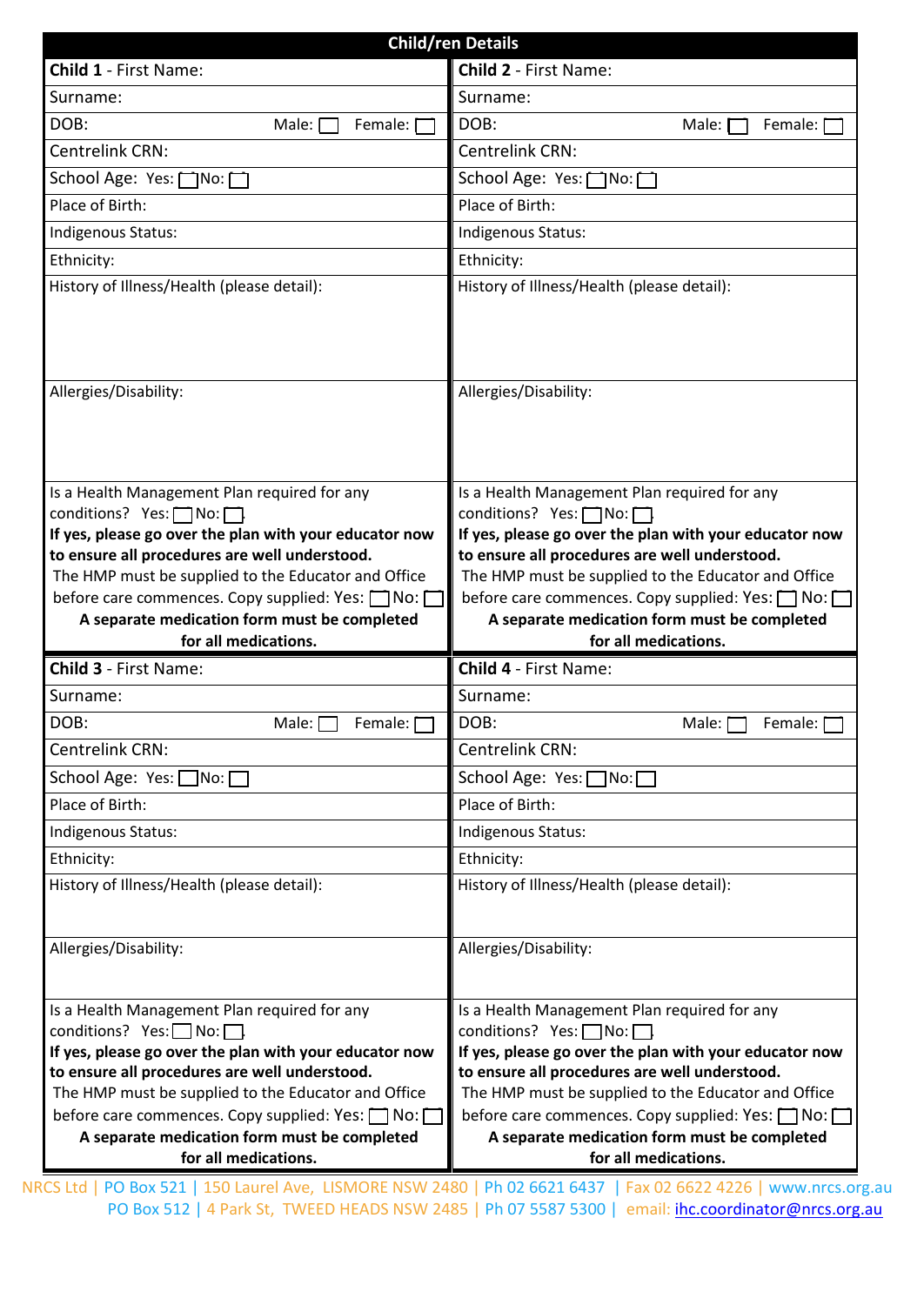| Child 5 - First Name:                                                                                                                                                                                                          | Child 6 - First Name:                                                                                       |  |  |  |  |  |  |  |
|--------------------------------------------------------------------------------------------------------------------------------------------------------------------------------------------------------------------------------|-------------------------------------------------------------------------------------------------------------|--|--|--|--|--|--|--|
| Surname:                                                                                                                                                                                                                       | Surname:                                                                                                    |  |  |  |  |  |  |  |
| DOB:<br>Male: [<br>Female: I                                                                                                                                                                                                   | DOB:<br>Male: [<br>Female:                                                                                  |  |  |  |  |  |  |  |
| Centrelink CRN:                                                                                                                                                                                                                | <b>Centrelink CRN:</b>                                                                                      |  |  |  |  |  |  |  |
| School Age: Yes:   No:                                                                                                                                                                                                         | School Age: Yes: [<br>$7No: \Box$                                                                           |  |  |  |  |  |  |  |
| Place of Birth:                                                                                                                                                                                                                | Place of Birth:                                                                                             |  |  |  |  |  |  |  |
| Indigenous Status:                                                                                                                                                                                                             | Indigenous Status:                                                                                          |  |  |  |  |  |  |  |
|                                                                                                                                                                                                                                |                                                                                                             |  |  |  |  |  |  |  |
| Ethnicity:                                                                                                                                                                                                                     | Ethnicity:                                                                                                  |  |  |  |  |  |  |  |
| History of Illness/Health (please detail):                                                                                                                                                                                     | History of Illness/Health (please detail):                                                                  |  |  |  |  |  |  |  |
|                                                                                                                                                                                                                                |                                                                                                             |  |  |  |  |  |  |  |
|                                                                                                                                                                                                                                |                                                                                                             |  |  |  |  |  |  |  |
| Allergies/Disability:                                                                                                                                                                                                          | Allergies/Disability:                                                                                       |  |  |  |  |  |  |  |
|                                                                                                                                                                                                                                |                                                                                                             |  |  |  |  |  |  |  |
| Is a Health Management Plan required for any                                                                                                                                                                                   | Is a Health Management Plan required for any                                                                |  |  |  |  |  |  |  |
| conditions? Yes: \\rightarrow Yes: \\rightarrow No: \\rightarrow \rightarrow \rightarrow \rightarrow \rightarrow \rightarrow \rightarrow \rightarrow \rightarrow \rightarrow \rightarrow \rightarrow \rightarrow \rightarrow \ | conditions? Yes:   No:   .                                                                                  |  |  |  |  |  |  |  |
| If yes, please go over the plan with your educator now                                                                                                                                                                         | If yes, please go over the plan with your educator now                                                      |  |  |  |  |  |  |  |
| to ensure all procedures are well understood.                                                                                                                                                                                  | to ensure all procedures are well understood.                                                               |  |  |  |  |  |  |  |
| The HMP must be supplied to the Educator and Office                                                                                                                                                                            | The HMP must be supplied to the Educator and Office                                                         |  |  |  |  |  |  |  |
| before care commences. Copy supplied: Yes: $\Box$ No: $\Box$                                                                                                                                                                   | before care commences. Copy supplied: Yes: □ No: [                                                          |  |  |  |  |  |  |  |
| A separate medication form must be completed                                                                                                                                                                                   | A separate medication form must be completed                                                                |  |  |  |  |  |  |  |
| for all medications.                                                                                                                                                                                                           | for all medications.                                                                                        |  |  |  |  |  |  |  |
|                                                                                                                                                                                                                                | <b>Emergency Contacts / Authorised Nominees (other than parents)</b>                                        |  |  |  |  |  |  |  |
| Surname:<br>Given names:                                                                                                                                                                                                       |                                                                                                             |  |  |  |  |  |  |  |
| Authorised to Approve: Collection of child: Yes: No:   Excursions: Yes: No:   Medication: Yes:   No:                                                                                                                           |                                                                                                             |  |  |  |  |  |  |  |
| Emergency medical treatment: Yes: [ No: [ Alternative emergency authorised Nominee: Yes: [<br>าิNo∶ ์                                                                                                                          |                                                                                                             |  |  |  |  |  |  |  |
| Relationship to Child:<br><b>Residential Address:</b>                                                                                                                                                                          |                                                                                                             |  |  |  |  |  |  |  |
| Home Phone:<br><b>Work Phone:</b>                                                                                                                                                                                              | Mobile Number:                                                                                              |  |  |  |  |  |  |  |
| Surname:<br>Given names:                                                                                                                                                                                                       |                                                                                                             |  |  |  |  |  |  |  |
| Authorised to Approve: Collection of child: Yes: No: Excursions: Yes: No: Nedication: Yes: [                                                                                                                                   | ∏No: ∏                                                                                                      |  |  |  |  |  |  |  |
| Emergency medical treatment: Yes: \[\] No: \[\] Alternative emergency authorised Nominee: Yes: [\]                                                                                                                             | 1No: [                                                                                                      |  |  |  |  |  |  |  |
| Relationship to Child:<br><b>Residential Address:</b>                                                                                                                                                                          |                                                                                                             |  |  |  |  |  |  |  |
| Home Phone:<br><b>Work Phone:</b>                                                                                                                                                                                              | Mobile Number:                                                                                              |  |  |  |  |  |  |  |
|                                                                                                                                                                                                                                | Authorised Nominees can approve alternative persons to collect. Always keep these contacts details current. |  |  |  |  |  |  |  |
|                                                                                                                                                                                                                                | <b>Medical Information</b>                                                                                  |  |  |  |  |  |  |  |
| Family Doctor/Medical Centre Name:                                                                                                                                                                                             |                                                                                                             |  |  |  |  |  |  |  |
|                                                                                                                                                                                                                                |                                                                                                             |  |  |  |  |  |  |  |
| Address:                                                                                                                                                                                                                       | Phone:                                                                                                      |  |  |  |  |  |  |  |
| Health Fund:<br>ヿNo: [<br>Yes:                                                                                                                                                                                                 | Ambulance Cover:<br>  No:    <br>Yes: [                                                                     |  |  |  |  |  |  |  |
|                                                                                                                                                                                                                                |                                                                                                             |  |  |  |  |  |  |  |
| Are your children Immunised? (1) Yes: $\Box$ No: $\Box$                                                                                                                                                                        | $(2)$ Yes: $\Box$ No:<br>$(3)$ Yes: $\Box$ No: [                                                            |  |  |  |  |  |  |  |
| $(4)$ Yes: $\Box$ No: $\Box$                                                                                                                                                                                                   | $(5)$ Yes: $\Box$ No: $\Box$<br>(6) Yes: $\Box$ No: $\Box$                                                  |  |  |  |  |  |  |  |
|                                                                                                                                                                                                                                |                                                                                                             |  |  |  |  |  |  |  |
| <b>Medicare Number:</b>                                                                                                                                                                                                        |                                                                                                             |  |  |  |  |  |  |  |
|                                                                                                                                                                                                                                | Child # on Card: (1) $\Box$ (2) $\Box$ (3) $\Box$ (4) $\Box$ (5) $\Box$ (6) $\Box$                          |  |  |  |  |  |  |  |
|                                                                                                                                                                                                                                |                                                                                                             |  |  |  |  |  |  |  |

NRCS Ltd | PO Box 521 | 150 Laurel Ave, LISMORE NSW 2480 | Ph 02 6621 6437 | Fax 02 6622 4226 | www.nrcs.org.au PO Box 512 | 4 Park St, TWEED HEADS NSW 2485 | Ph 07 5587 5300 | email: *ihc.coordinator@nrcs.org.au*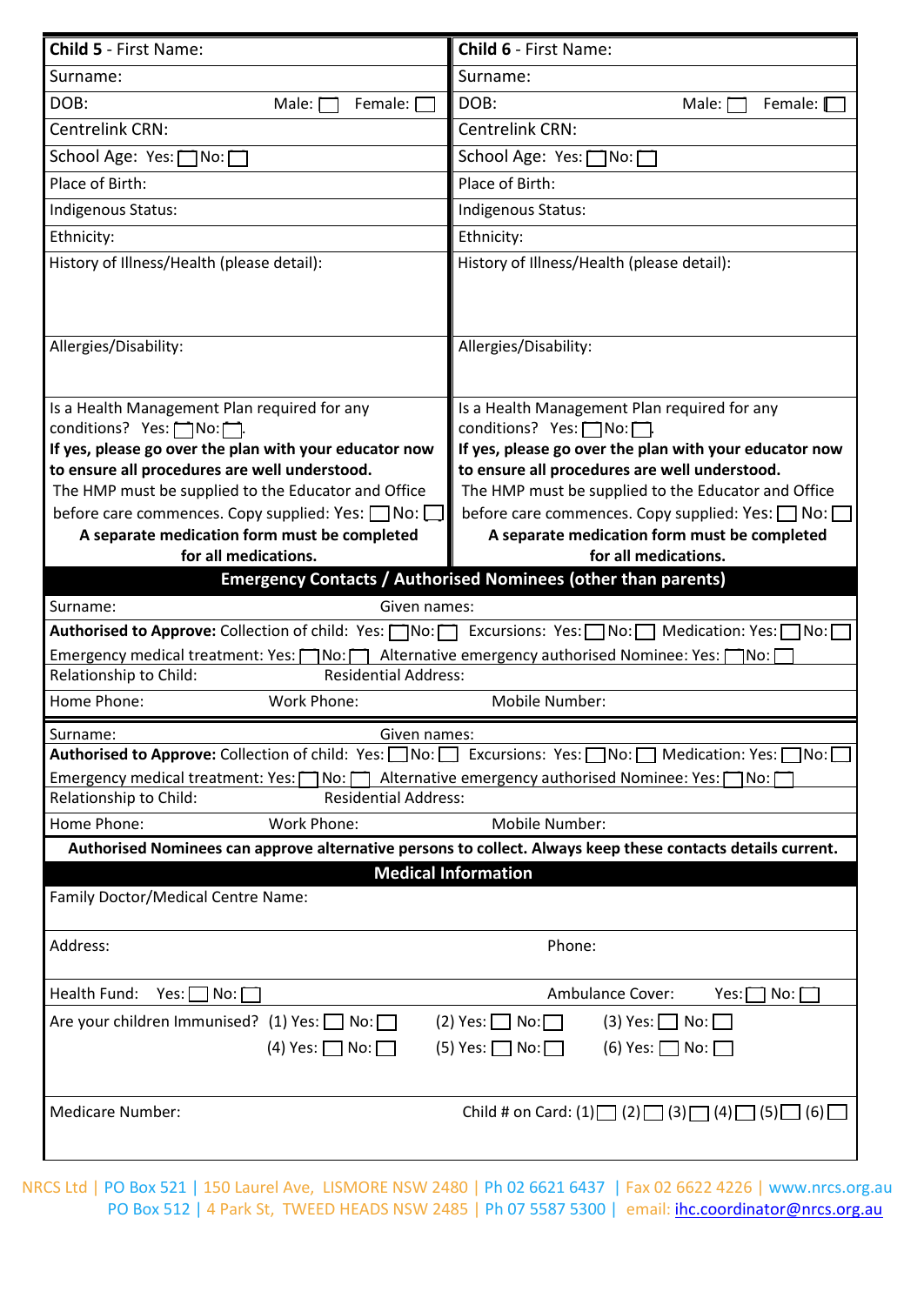| <b>Court Orders / Consent Agreements / Parenting Plans</b>                                                                                                                                                                                                                        |  |  |  |  |  |  |  |  |
|-----------------------------------------------------------------------------------------------------------------------------------------------------------------------------------------------------------------------------------------------------------------------------------|--|--|--|--|--|--|--|--|
| Are there any Court Orders/Parenting Plans affecting these children?<br>Attached: Yes:□<br>Yes:I I<br>$No: \Box$<br>No:  I                                                                                                                                                        |  |  |  |  |  |  |  |  |
| Are there any informal agreements in place affecting these children?<br>$No: \Box$ Yes: $\Box$ Attached: Yes: $\Box$<br>$No: \square$<br>Are there any persons not allowed to collect your children?                                                                              |  |  |  |  |  |  |  |  |
| Please be advised that if there are no relevant court orders, a non resident biological parent may be contacted in<br>the event of an emergency, and is entitled to some information about their child (residential addresses will not be<br>provided unless ordered by a court). |  |  |  |  |  |  |  |  |
| <b>Child Enrolment Details</b>                                                                                                                                                                                                                                                    |  |  |  |  |  |  |  |  |
| Has your child/ren, or any siblings ever been enrolled in this service? No: $\Box$ Yes: $\Box$ When?                                                                                                                                                                              |  |  |  |  |  |  |  |  |
| Does your child/ren attend another Child Care Service? No:   Yes:   Name:                                                                                                                                                                                                         |  |  |  |  |  |  |  |  |
| If attending other services, what is the total hours used per week?                                                                                                                                                                                                               |  |  |  |  |  |  |  |  |
| Do you have any other children attending Child Care Services each week? No: Yes: THow many?                                                                                                                                                                                       |  |  |  |  |  |  |  |  |
| Travel and Excursions must be approved and authorised by the In home care coordinator, then signed by the                                                                                                                                                                         |  |  |  |  |  |  |  |  |

### **parent/ Guardian before any travel can commence.**

Please state any other important information regarding your children.

#### **Authorisations and Permissions**

I (the undersigned parent/carer):

1. Have read this form and consent to the enrolment of ………………………………………………………. (hereafter the 'child')

- 2. Understand that the person/s nominated as parent/carer are authorized to enroll, cancel enrolment, release and authorize release of the child.
- 3. Agree to provide enrolment information to the Australian government Department of Education and Training and the Department of Human services (Centerlink) so that I/we can be contacted and provided with information on the new Child Care Subsidy and the Additional Child Care Subsidy that can be claimed for the first time at this service. More information can be found on the department of Human Services website:

<https://www.humanservices.gov.au/individuals/families>

- 4. Agree to comply with all Government requirements regarding childcare subsidy claims in relation to the service.
- 5. Agree that in the case of accident or injury, the Educator will attempt to contact me and where I cannot be contacted medical care and/or ambulance services may be sought and given to the child, and I agree to pay the cost.
- 6. I understand that it is necessary to personally sign my child in and out of childcare, recording the exact time for each session used. I agree to cross out any days on the attendance record that I have not booked prior to signing the record on the last day of care each week. I understand that it is fraudulent to sign the attendance record in advance.
- 7. I understand that fees are payable for all absences, and that exceeding my allowable absences (42 per year) will require payment of the full cost of care.
- 8. I understand that if I am claiming CCS my child must be physically in childcare on the first and last day of care. Absences on the first day of care or on the last day of care do not receive CCS.
- 9. I understand that the educator acts as an agent of this service and is authorized to charge fees, collect money and issue receipts on behalf of this service. Permanent changes to booked hours must be recorded in writing.
- 10. I agree to pay full fees until I provide my Educator, or the IHC Office, written confirmation of my CCS approval.
- 11. I agree to pay any fee underpayments resulting from reduction or cancellation of my CCS entitlements.
- 12. I agree to pay the enrolment fee of \$20.00 when registering for the service.
- 13. I agree to pay the IHC levy of \$5.50 per hour per family.
- 14. Where the In Home Care educator is required to use the family vehicle to transport children, I agree to ensure that they are provided with evidence of vehicle registration and that state and territory legal requirements for passenger transport are followed.
- 15. In the event that I cannot be contacted, I agree to allow the In Home Care Educator to administer an appropriate dose of Paracetamol to my child should he or she be suffering from a fever.
- 16. I agree to provide 14 days notice to the Educator if I wish to change the Childcare Contract (days and times of care). I understand that requests for changes to childcare bookings may not be acceptable.
- 17. I agree (with the exception of the first week of care) to give my IHC Educator 14 days notice of termination of the Childcare Contract, or pay full fees in lieu of notice. Deposits will be used for unpaid fees and notice periods.
- 18. I agree to resume care of my child as soon as possible if it is determined by the Educator that my child is too ill to be in care, or is suffering from a contagious disease which may place the Educator at risk of infection, as per the NHMRC guidelines.
- NRCS Ltd | PO Box 521 | 150 Laurel Ave, LISMORE NSW 2480 | Ph 02 6621 6437 | Fax 02 6622 4226 | www.nrcs.org.au PO Box 512 | 4 Park St, TWEED HEADS NSW 2485 | Ph 07 5587 5300 | email: [ihc.coordinator@nrcs.org.au](mailto:ihc.coordinator@nrcs.org.au)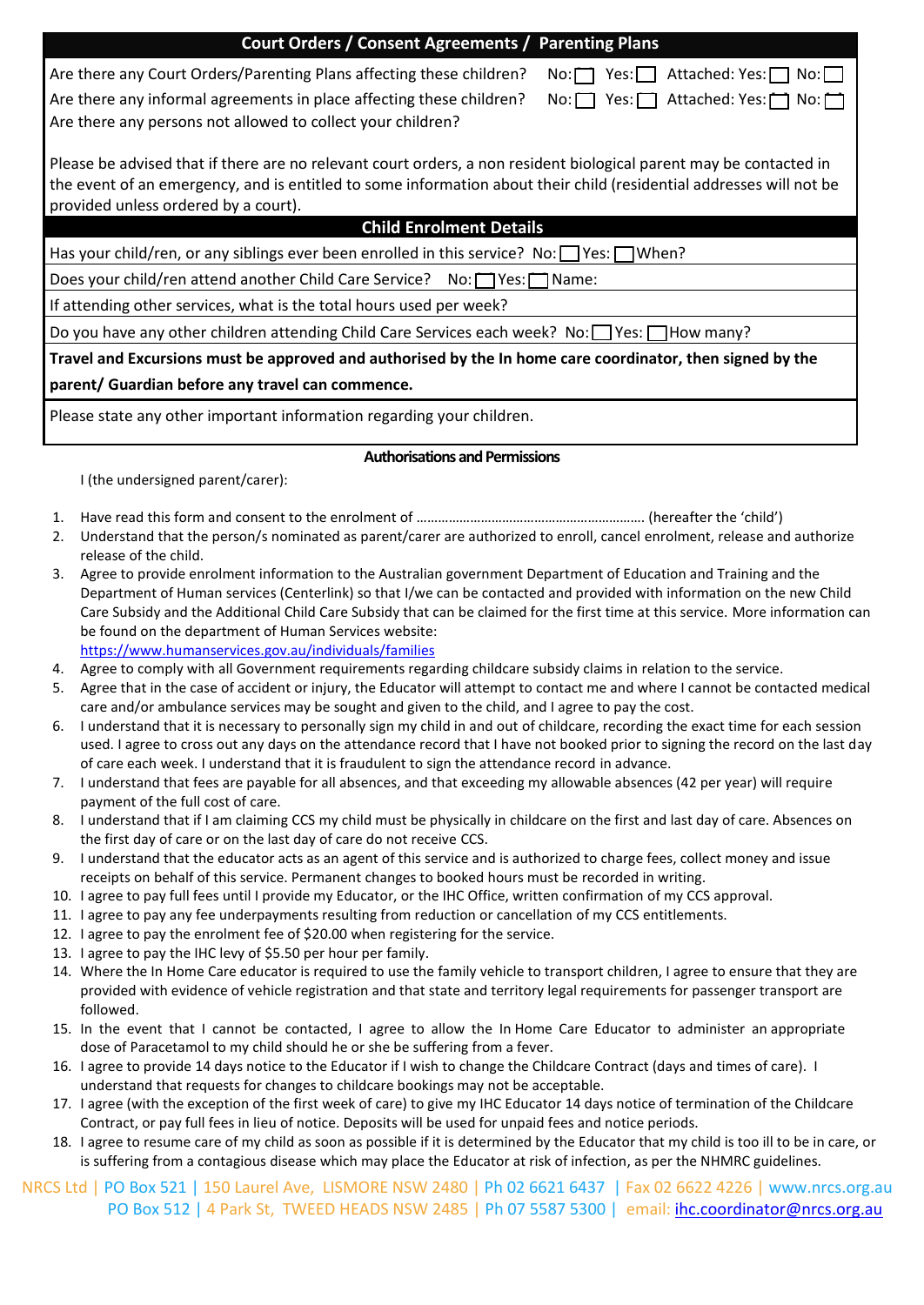- 19. I authorise the Educator to arrange emergency hospital, medical or dental treatment, including transport by ambulance, in the event that no parent or any other authorized nominees can be contacted. I agree to pay any associated medical and ambulance costs. (Parents are encouraged to take out Ambulance Insurance).
- 20. I have read the Priority of Access and IHC eligibility guidelines in the Information Booklet and understand that children may be required to reduce hours or terminate the childcare contract if my circumstances change.
- 21. I understand that In Home Care eligibility will be reviewed every 3 months and I will need to complete a Family Management Plan with the In Home Care Support Agency.
- 22. I agree to keep the Educator informed of any changes to my child's health condition and complete and update Health Management Plans as required by the service.
- 23. I agree that my child may be withdrawn from the service if my child's immunisations are not up to date, and that I will pay fees for the days absent.
- 24. I recognize that the Educators have a right to work in a safe and secure environment and that all interactions will be appropriate and professional.

I, the parent named on this form declare that the information on this form is correct, and I undertake to immediately inform Northern Rivers Children's Services LTD. in the event of any changes to this information. I agree to abide by all the authorisations and permissions on this form.

| <b>Full Name:</b> | Signature: | Date: |
|-------------------|------------|-------|
| Witnessed by:     | Signature: |       |

Northern Rivers Children's Services Limited (NRCS) collects personal information to fulfill regulatory requirements. This information also allows us to source and provide quality childcare which meets the individual needs of your family and for claiming Child Care Subsidy (CCS). We disclose information to other persons only when required to be given to the regulatory authorities or as expressly authorised, permitted or required to be given under any legislation, act or law. If you are unable to provide the information required for your child's enrolment we may not be able to effectively complete the enrolment process. The original of this form will be stored in a secure place at our office and may be accessed by you on request. One copy is provided to you and your Educator. Forms are destroyed after being kept for the period prescribed by Law. Forms are destroyed if care does not go ahead. Thank you for choosing NRCS.

## **IHC Subsidy**

The Child Care Subsidy for IHC will be based on a family hourly rate cap of \$32.58 per hour (indexed annually).The percentage of the subsidy to which the family is entitled will be based on the family's combined adjusted taxable income, and will be up to 85 per cent of the actual fee charged or 85 per cent of the family hourly rate cap, whichever is lower. Families are required to pay the remainder of the fee.

The number of hours of subsidised care per fortnight a family is entitled to is determined by the Child Care Subsidy activity test result. A family may require and be eligible for up to 100 hours of subsidised care per fortnight.

| <b>Booked Hours</b>                                                                                    |         |               |  |                |       |                                                                   |  |                                                           |  |     |     |  |     |              |       |
|--------------------------------------------------------------------------------------------------------|---------|---------------|--|----------------|-------|-------------------------------------------------------------------|--|-----------------------------------------------------------|--|-----|-----|--|-----|--------------|-------|
|                                                                                                        |         | Mon           |  | Tue            |       | Wed                                                               |  | <b>Thurs</b>                                              |  | Fri | Sat |  | Sun |              | Total |
| Child                                                                                                  | Start I | Finish        |  | Start   Finish | Start |                                                                   |  | Finish   Start   Finish   Start   Finish   Start   Finish |  |     |     |  |     | Start Finish | hours |
|                                                                                                        |         |               |  |                |       |                                                                   |  |                                                           |  |     |     |  |     |              |       |
|                                                                                                        |         |               |  |                |       |                                                                   |  |                                                           |  |     |     |  |     |              |       |
|                                                                                                        |         |               |  |                |       |                                                                   |  |                                                           |  |     |     |  |     |              |       |
|                                                                                                        |         |               |  |                |       |                                                                   |  |                                                           |  |     |     |  |     |              |       |
|                                                                                                        |         |               |  |                |       |                                                                   |  |                                                           |  |     |     |  |     |              |       |
| Before & After School Care (minimum 1 hr before school and 2 hrs after school during school term only) |         |               |  |                |       |                                                                   |  |                                                           |  |     |     |  |     |              |       |
|                                                                                                        |         | Mon           |  | Tue            |       | Wed                                                               |  | Thurs<br>Fri                                              |  | Sat |     |  |     | Sun          | Total |
| <b>Start Date</b>                                                                                      | Start   | <b>Finish</b> |  | Start   Finish |       | Start   Finish   Start   Finish   Start   Finish   Start   Finish |  |                                                           |  |     |     |  |     | Start Finish | hours |
|                                                                                                        |         |               |  |                |       |                                                                   |  |                                                           |  |     |     |  |     |              |       |
|                                                                                                        |         |               |  |                |       |                                                                   |  |                                                           |  |     |     |  |     |              |       |
|                                                                                                        |         |               |  |                |       |                                                                   |  |                                                           |  |     |     |  |     |              |       |
|                                                                                                        |         |               |  |                |       |                                                                   |  |                                                           |  |     |     |  |     |              |       |

NRCS Ltd | PO Box 521 | 150 Laurel Ave, LISMORE NSW 2480 | Ph 02 6621 6437 | Fax 02 6622 4226 | www.nrcs.org.au PO Box 512 | 4 Park St, TWEED HEADS NSW 2485 | Ph 07 5587 5300 | email: [ihc.coordinator@nrcs.org.au](mailto:ihc.coordinator@nrcs.org.au)